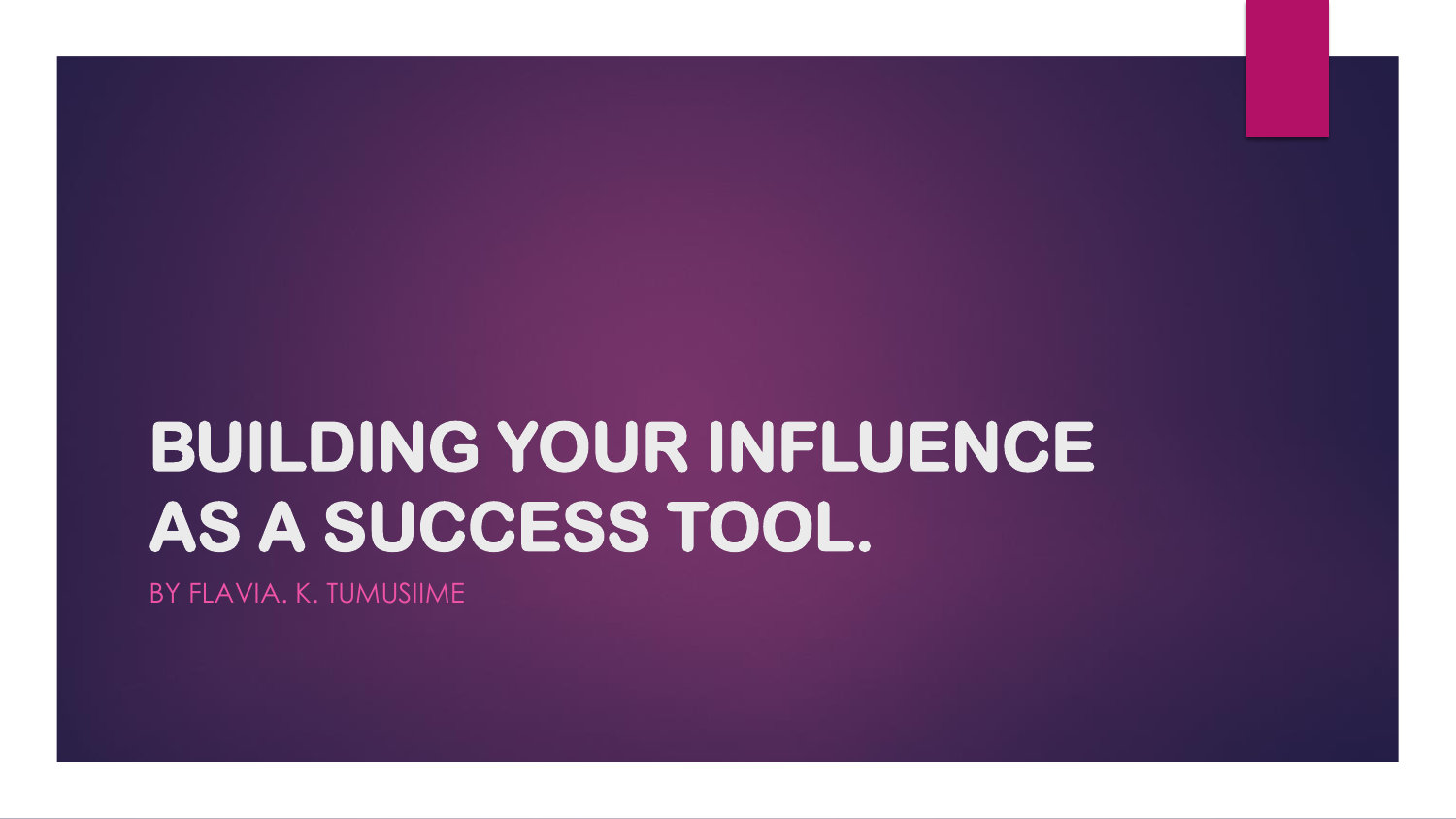### **ABOUT THE SPEAKER**

- MEDIA PERSONALITY
- COMMUNICATIONS CONSULTANT
- **DIGITAL COMMS EDUCATOR**
- CONTENT CREATOR
- INFLUENCER
- WIFE AND MOTHER
- WELLNESS ENTREPRENEUR



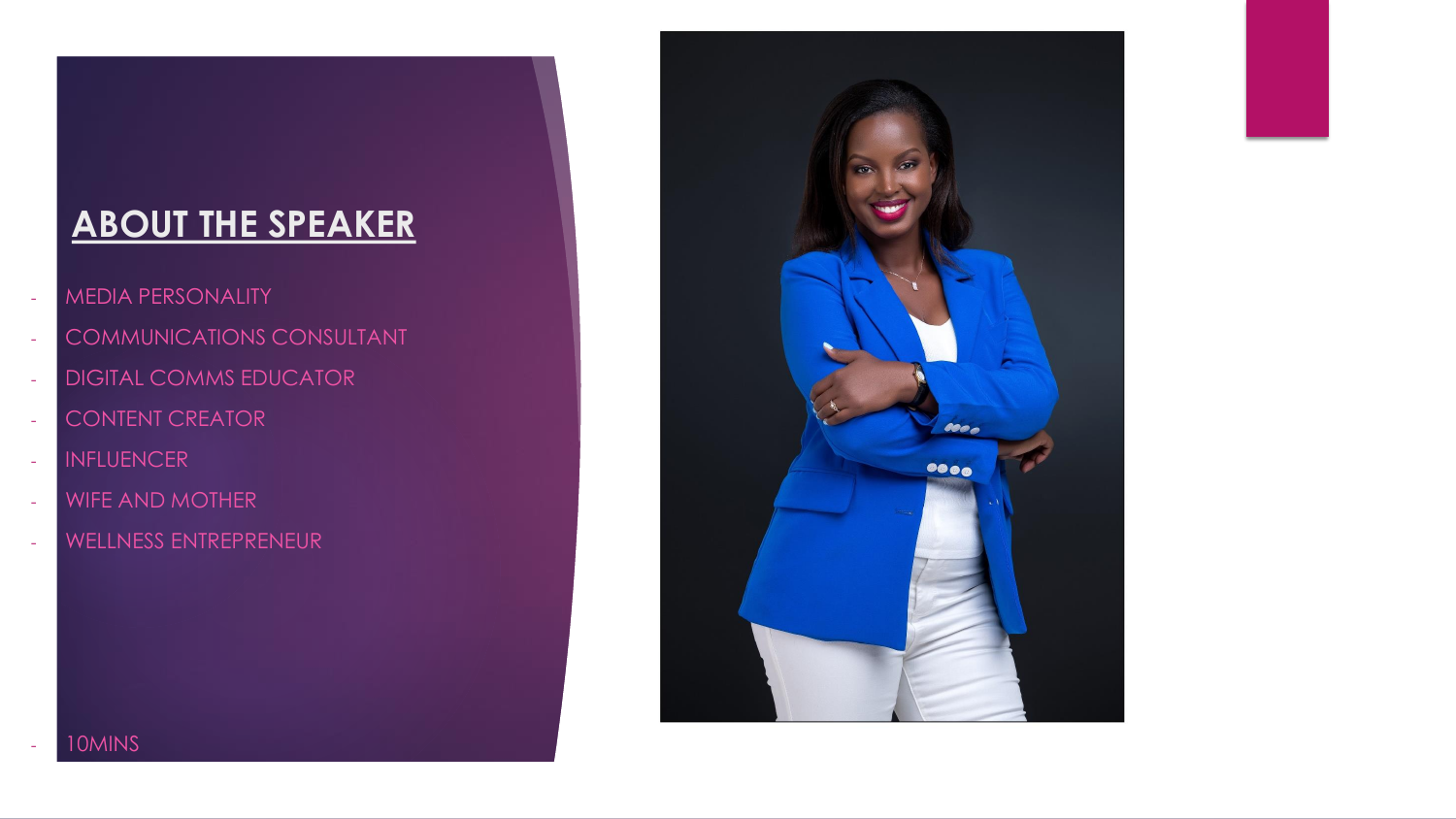## INFLUENCE IN THE WORKPLACE

Everyone is led and or belongs to a team. To be successful, one must be able to work effectively with any or most of them. The lifeblood of this process is **influence**. In all likelihood, to be successful at your job, you must be able to "sell" an idea or project, persuade coworkers or peers to provide support and/or resources, or get people to do something that they may not necessarily want or need to do. The ability to move others to achieve important objectives is most effective if you can find a way to couch it in terms where everyone wins (you, me, and the organization). An underlying principle of persuasion is that people expect reciprocity in the process. To be able to persuade effectively, you must create win-win trades when in difficult situations or when dealing with difficult individuals or groups.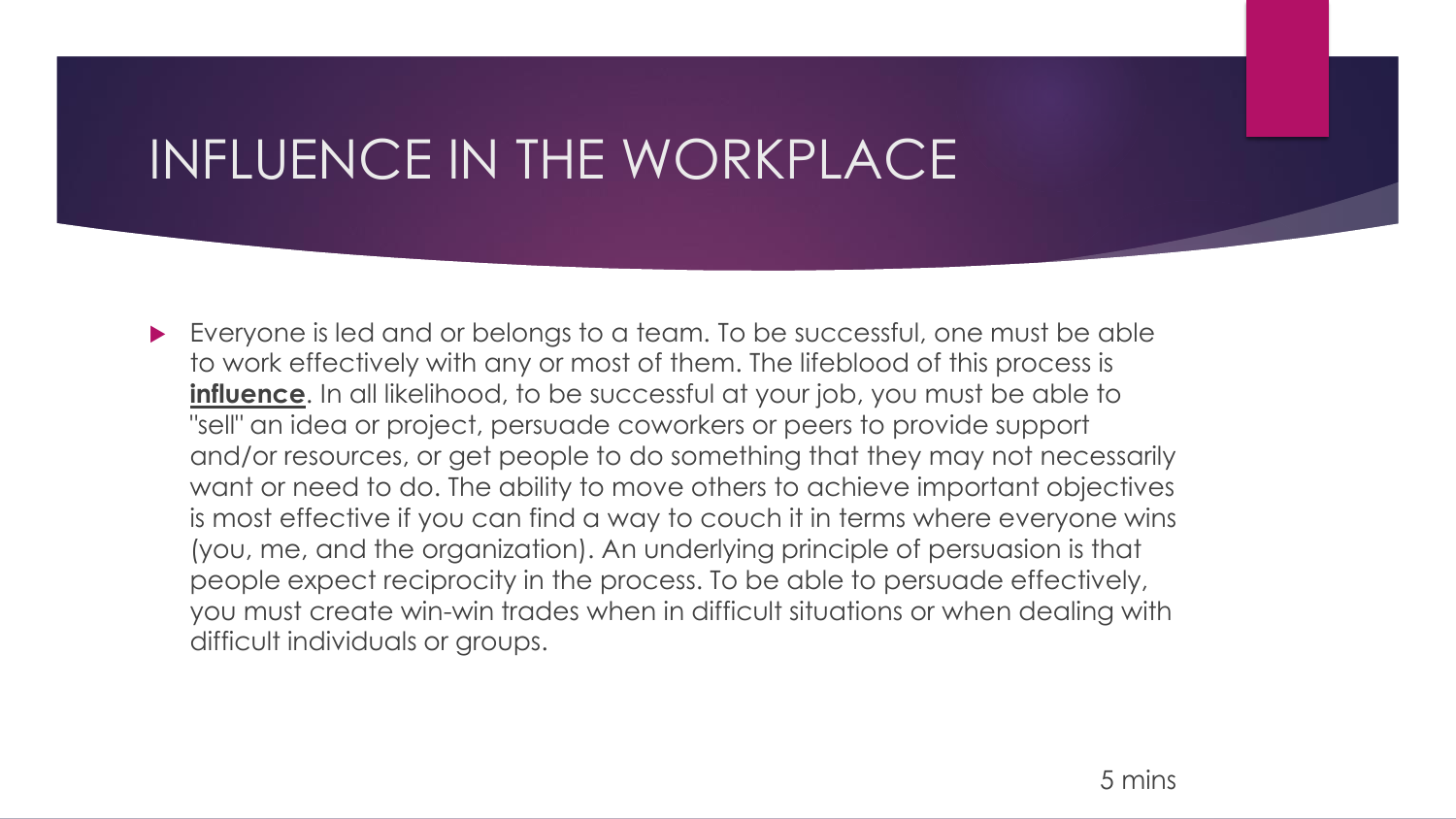### **INFLUENCE**

- DEFINITION: the capacity to have an effect on the character, development, or behavior of someone or something, or the effect itself.
- Impact
- Power
- Authority
- Hold
- Sway
- Control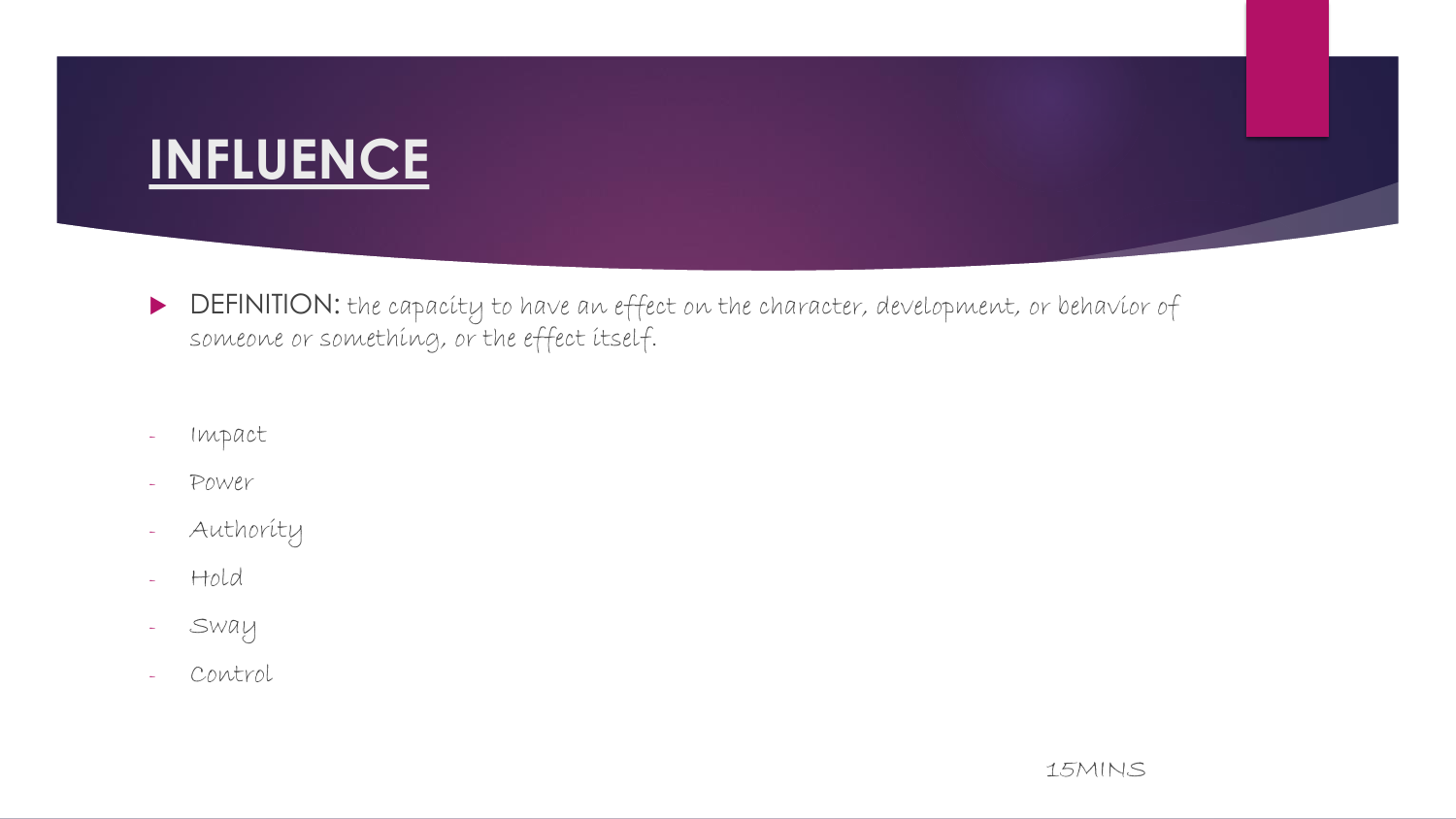### A brief history of INFLUENCE



o

#### 1760 Regal role models When potter losiah Wedewood made a tea set for Queen Charlotte, he was

sure to publicise himself as "Potter to her Majesty". The royal stamp of approval cemented Wedgwood as a luxury brand and him the 'father of modern marketing'.

#### 1984 Celeb endorsement

Michael Jordan signed a \$2.5m deal with Nike which included customdesigned Air Jordans. Nike sold \$70 million dollars' worth the first year.



#### A fashion icon 1920

With her little black dresses and trouser suits. Coco Channel has been credited as being one of the most transformative influences on fashion.

#### Stars of the screen 1997

Her relatable role in friends and our obsession with 'The Rachel' haircut made **Jennifer Aniston** the perfect face for L'Oreal Elvive in the nineties.

#### Model collaborations 2007

Supermodel Kate Moss designed her first collection with UK retailer Topshop. A sell out success, pieces were sold on Ebay for triple the price.

#### Blog stars 2013

Huda Kattan launches her beauty line Huda Beauty, following the phenomenal success of her blog and YouTube channel. Forbes later named her one of the richest self made women.

#### Growing industry 2018

Instagram reaches 1 billion users and becomes an advertising powerhouse. Google received 61,000 search queries for "influencer marketing" a month.

#### Billion dollar business 2020

The influencer industry will be worth \$5-10 billion.

#### 2004 Digital diaries

'Blog' is named word of the year. Platforms began popping up making it easy anyone anywhere to share their thoughts and build an audience.

#### 2010 Microbloggers

Instagram is launched and users, bloggers and brands find a new way to communicate and share.

#### 2015 Influencer partnerships

Vamp is founded to seamlessly connect brands with social influencers.

#### 2019 Sales force

The first influencers are given the power to sell directly through Instagram through shoppable tags. 'Influencer' is officially added to the English dictionary.





### 10 MINS

www.vamp.me

 $\mathbf{F}$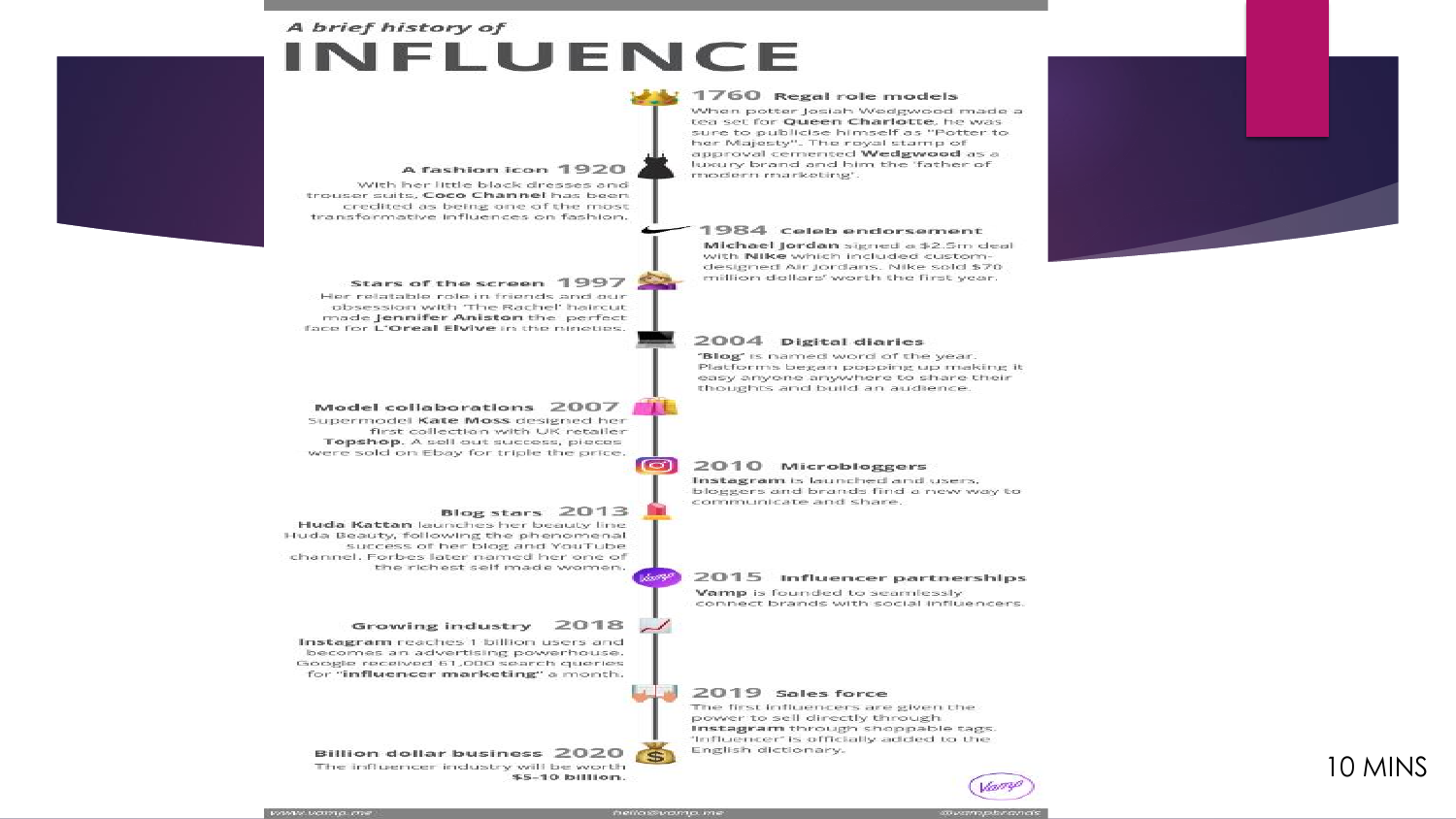## **My influence story**



- Television
- Radio
- Acting
- Content creation
- Brand/rebrand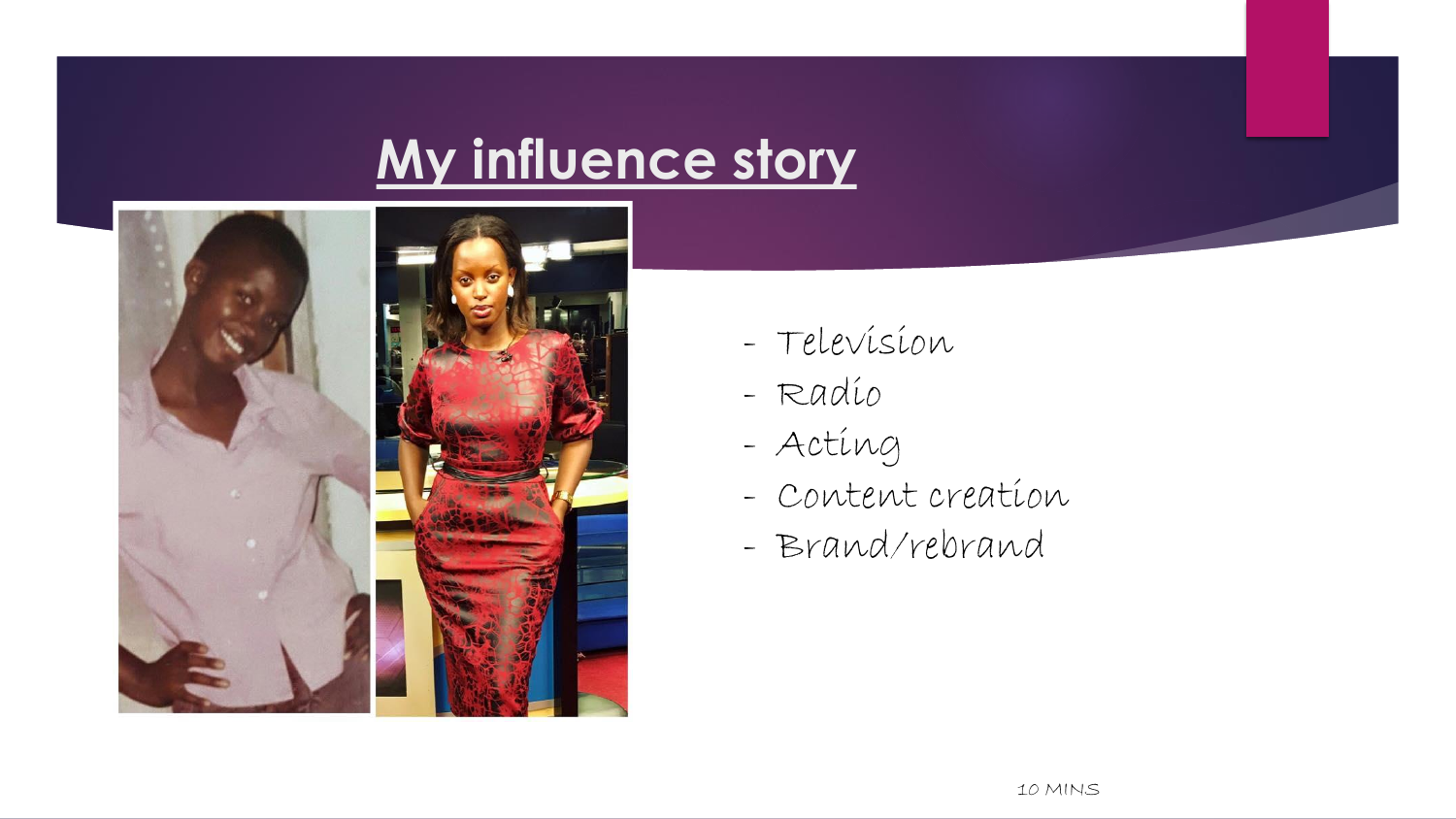## **WHAT ARE THE QUALITIES OF INFLUENCE?**

- Identity: the characteristics determining who or what a person or thing is.
- **Passion:** an intense desire or enthusiasm for something
- Visibility: the degree to which something/ someone has attracted general attention; prominence
- **Engagement:** all the ways you interact with your business or others.
- **Consistency:** the quality of achieving a level of performance which does not vary greatly in quality over time.
- **Legacy:** The story your life will tell and what impact you leave.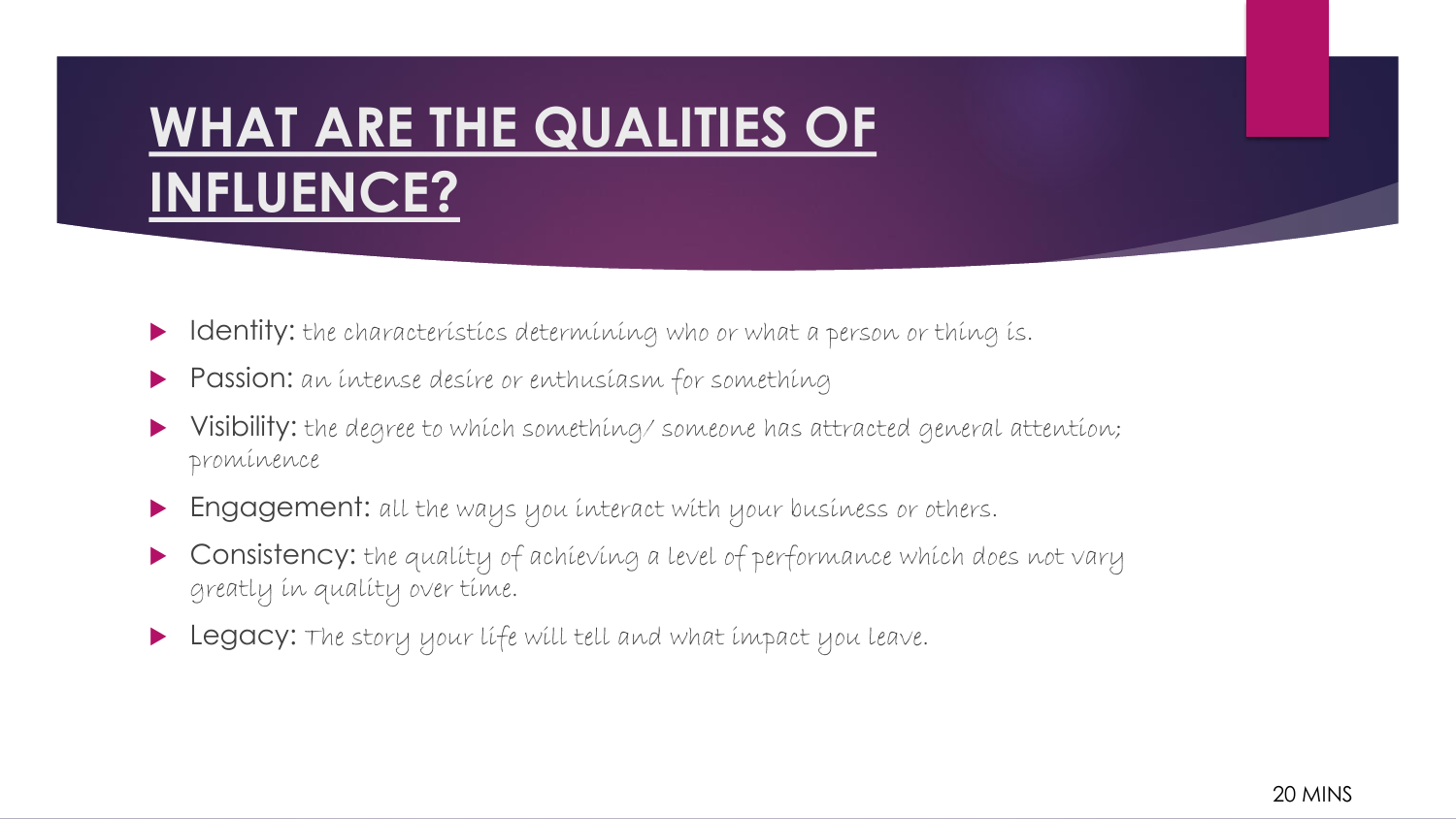### THE COVID SHIFT

**Changing to influence** in unpredictable times and how that has caused a massive rebrand for me.



10mins